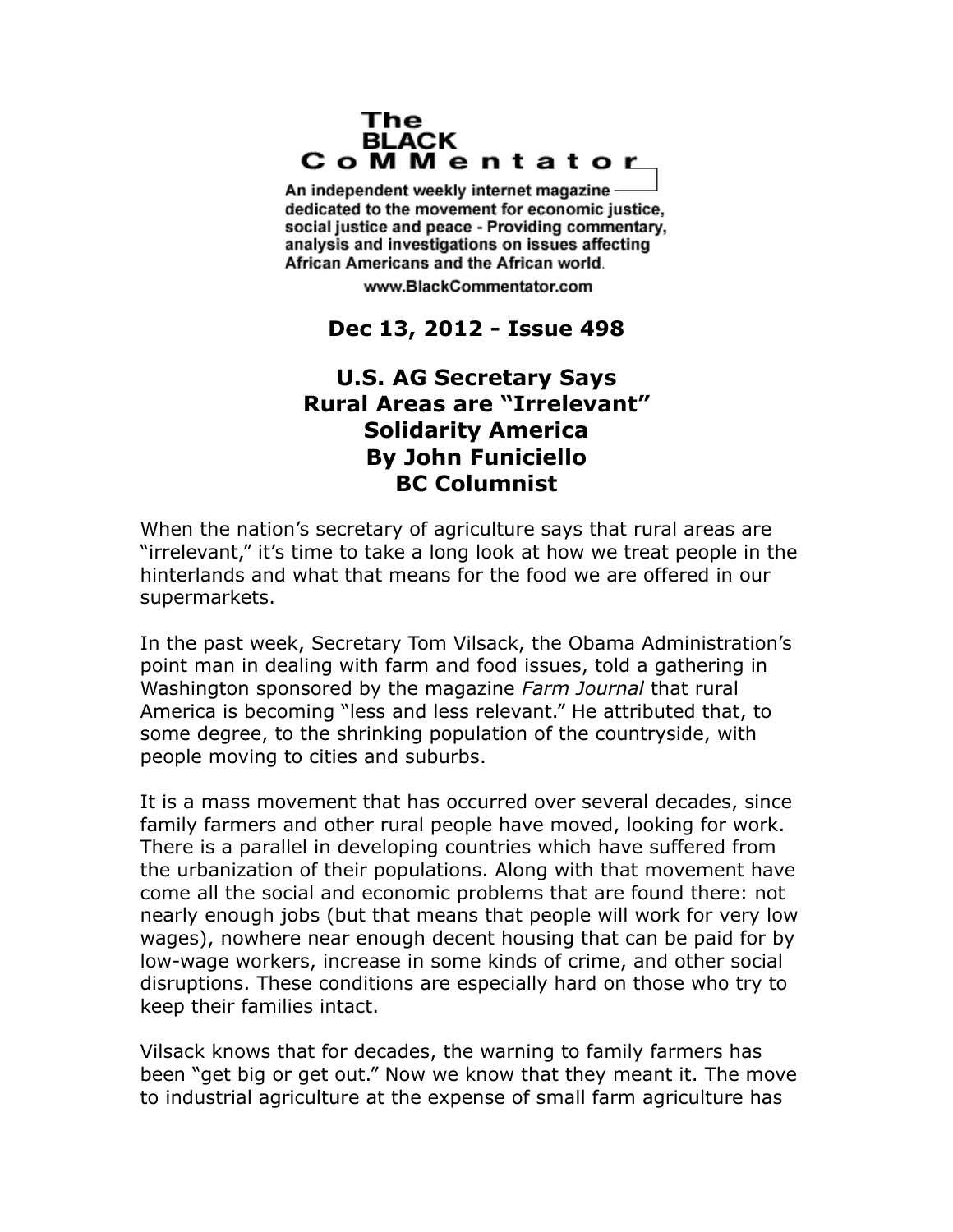been intentional and inexorable. The food system that has resulted is based not on food, but on "commodities." That is, much of what passes for food today is from the major commodities, corn, wheat, and soybeans. Literally, our "food scientists" can make these commodities taste like actual food. And they do it, not by growing the food in the soil, but in the laboratories.

Meantime, family farmers (and there is a growing number of them on very small farms) are growing food and developing ways to get that food to the eaters of the nation, in villages, suburbs, and in the big cities. Still, they make up only a small proportion of all that is purchased and eaten on a daily basis in the U.S. The proportion is growing every year, but it is still small.

There is a simple reason for the depopulation of rural America. The loss of small farm agriculture has had a deleterious effect on local economies. Small farms might have employed one or two hired hands at full time, but their generation of economic activity in their local communities is much greater than one would expect. Forty small farms in a rural town were the foundation of the local economy, not only for the workers they hired directly, but also for the implement dealers, parts stores, hardware stores, feed stores, schools, churches, and all of the other aspects of a healthy community. That's gone.

When 35 of those small farms are forced out, some of the land they occupied might be picked up by the remaining five farms, but not all of it. But the remaining farms are bigger and likely use much larger equipment and they don't have the need for as many workers. Generally then, the local economy declines. The reason for encouraging this kind of arrangement is "economy of scale," and this has been pushed over decades by many, including federal and state governments, giant agribusiness, and the land grant universities.

Such policies could have been written, and probably have been, by the giant agricultural conglomerates in Corporate America. We live in a time when a very few corporations control our supply of food, including dairy, meat, pork, poultry, as well as the various grains, which the food scientists turn into the products offered in supermarkets. It is not just the banking and financial systems that are controlled by monopolies; it is also the food we depend on for our daily sustenance.

The takeover of our food system by corporations has happened over some decades and largely out of sight of the American people, who have been very much urbanized or suburbanized since World War II.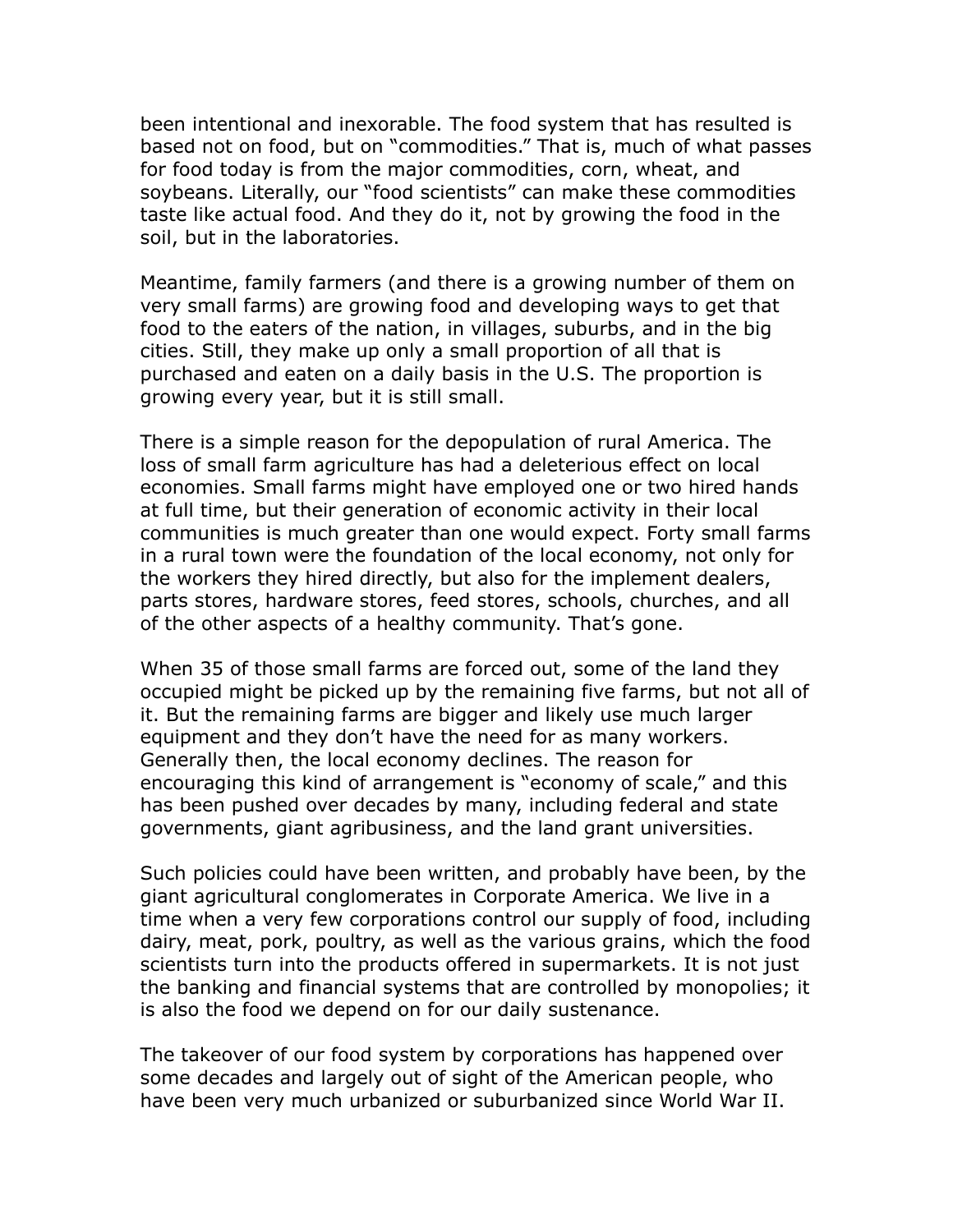They have tended to think about their lives in the cities or suburbs and very little of that has had anything to do with farming or agriculture. So, it has been a surprise to many to find out who controls food…and how few are those who do the controlling. There are still millions who haven't gotten the word, but they are learning.

An illustration of that learning process was the ballot initiative in California, Proposition 37. The bill that would have required foods containing any genetically modified components to be labeled as such. It was a fight between the people who wanted GMO labeling and the industry, which poured tens of millions of dollars into the campaign and defeated the proposition. Agribusiness outspent proponents 5-1 and the money came from some of the biggest corporations, in large amounts.

Rural America is producing commodities and food (fruits and vegetables) that are coming out of an industrial agricultural model. The emphasis is on chemical fertilizers, pesticides, herbicides, huge tracts of land (suitable for large machinery that is likely never fully paid for), monoculture, and cheap labor. Farm workers are at the bottom of the wage scale, unless they are young and can keep up a grueling piecework pace, which doesn't last for long in a working life.

The food so produced contains large amounts of corn, corn sugars, soy and soy products, and lots of salt. And, most of the corn and soy grown in the U.S. are genetically modified (GM), so it is hard to get food that does not contain such products. Companies like Monsanto, the chemical and seed giant, own patents on the GM seeds and that gives them overwhelming power in the marketplace of food and agriculture (cotton for cottonseed oil, canola for oil, and sugar beets also have been genetically modified), and attempts are made every year to introduce more plants that can be genetically manipulated and, thus, patented, so the big corporations gain more profits and greater control of our food and fiber.

While there is a debate on the issue of GM foods, the debate is still quite one-sided, with the advertising, public relations, and propaganda on the side of the agribusiness corporations. Even the press often derides supporters of GMO labeling as "hysterical" over the issue. The frantic behavior of the corporations who want to keep GMOs label-free is not termed hysteria. It should be noted that Vilsack, the former governor of Iowa, is a long-time proponent of GMO crops and foods.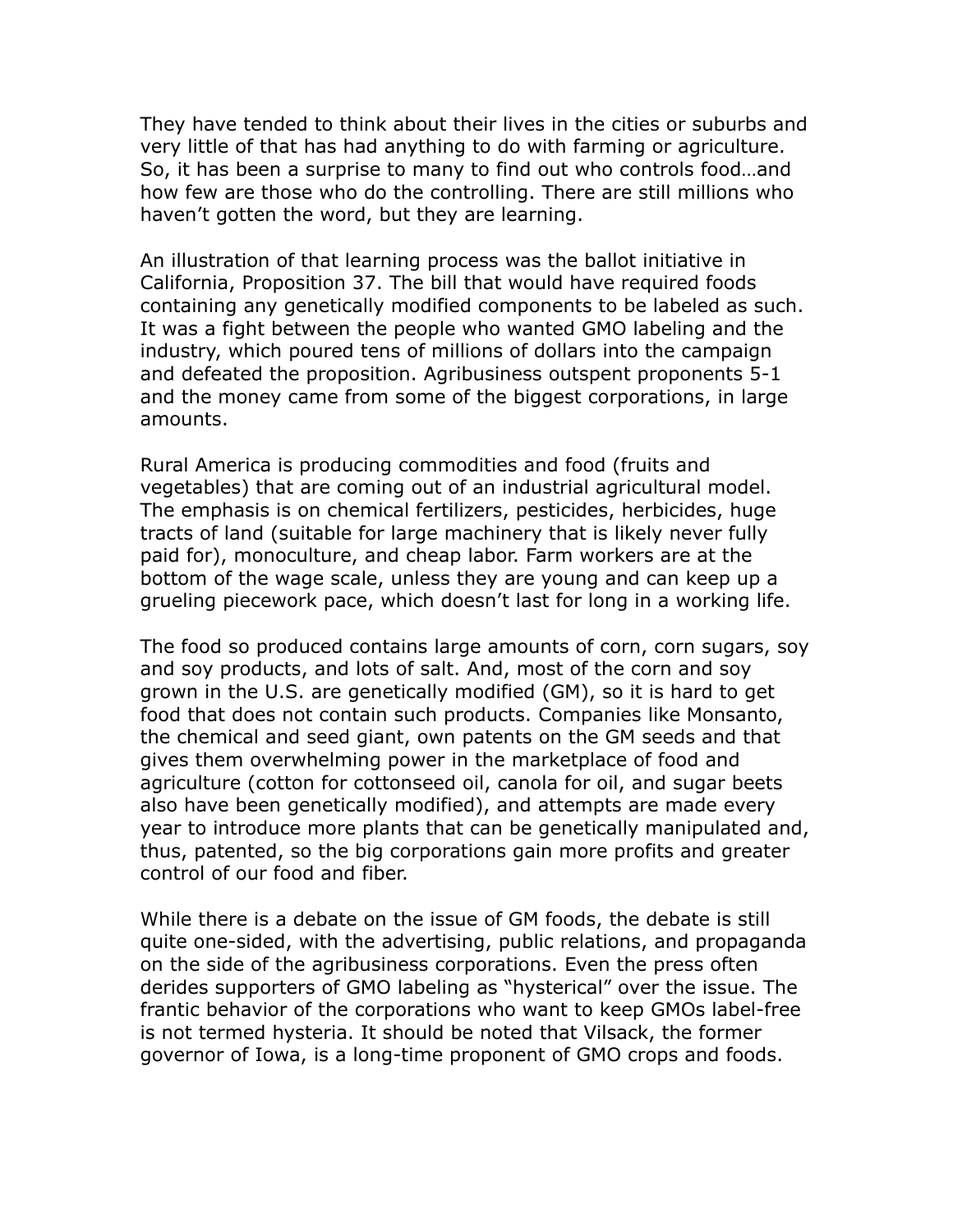The secretary in his speech to rural interests pointed out rural America's greatest assets: the food supply, recreation, and energy. While those may be assets for some to celebrate, there are problems. First, there is a struggle over the food supply and whether farmers or commodity growers using the industrial model will produce it. Second, recreation in rural areas is under threat by development, industrial agriculture, and by the third asset, energy. There is a frenzy to get the remaining oil and gas out of shale formations that occur in much of the U.S.

Giant "energy companies" see profits and tell farmers and forest owners that they are "sitting on a gold mine," that their land is atop vast oil and gas reserves. Getting it out of the ground is where the problems start. Horizontal hydrofracturing ("fracking") is the latest technology for doing so. In many states, across the country, people feel the damage has been done. There is contaminated water, toxic gases in the air, people near drilling pads and pipelines are sickened, and there is air pollution and disruption of community life. The drilling industry assures the people that they are not to blame, and that gas and oil are "clean" sources of energy. "Fracking" entails pumping millions of gallons of potable water, mixed with a secret chemical combination and sand, under high pressure, to break up the rock a mile or two below the surface, in order to release the gas or oil.

Citizens of fracked communities see things very differently. They see the complete disruption of their towns and villages and they see real danger to their health, the health of their families, to their friends and neighbors, and to the land and water. Their side of the story is getting out, but they are no match for the power and money of the "energy extraction" industry, whose advertisements show bucolic scenes of farms and small-town life in America.

Vilsack may be right about rural America no longer being relevant. In fact, it has been made irrelevant, just as so many of American cities have been made irrelevant and left to decay (think Detroit, the once great industrial city that was the fourth-largest in the U.S., and all of the smaller industrial cities in the "rust belt"). These things did not happen by accident. They have been the products of Corporate America's "industrial policy," which has been carried out by politicians, who have done the bidding not of the people, but of a small cadre of corporatists.

Cities may have been left stranded to try to survive on their own as a result of these corporate policies (cut and run to low-wage countries